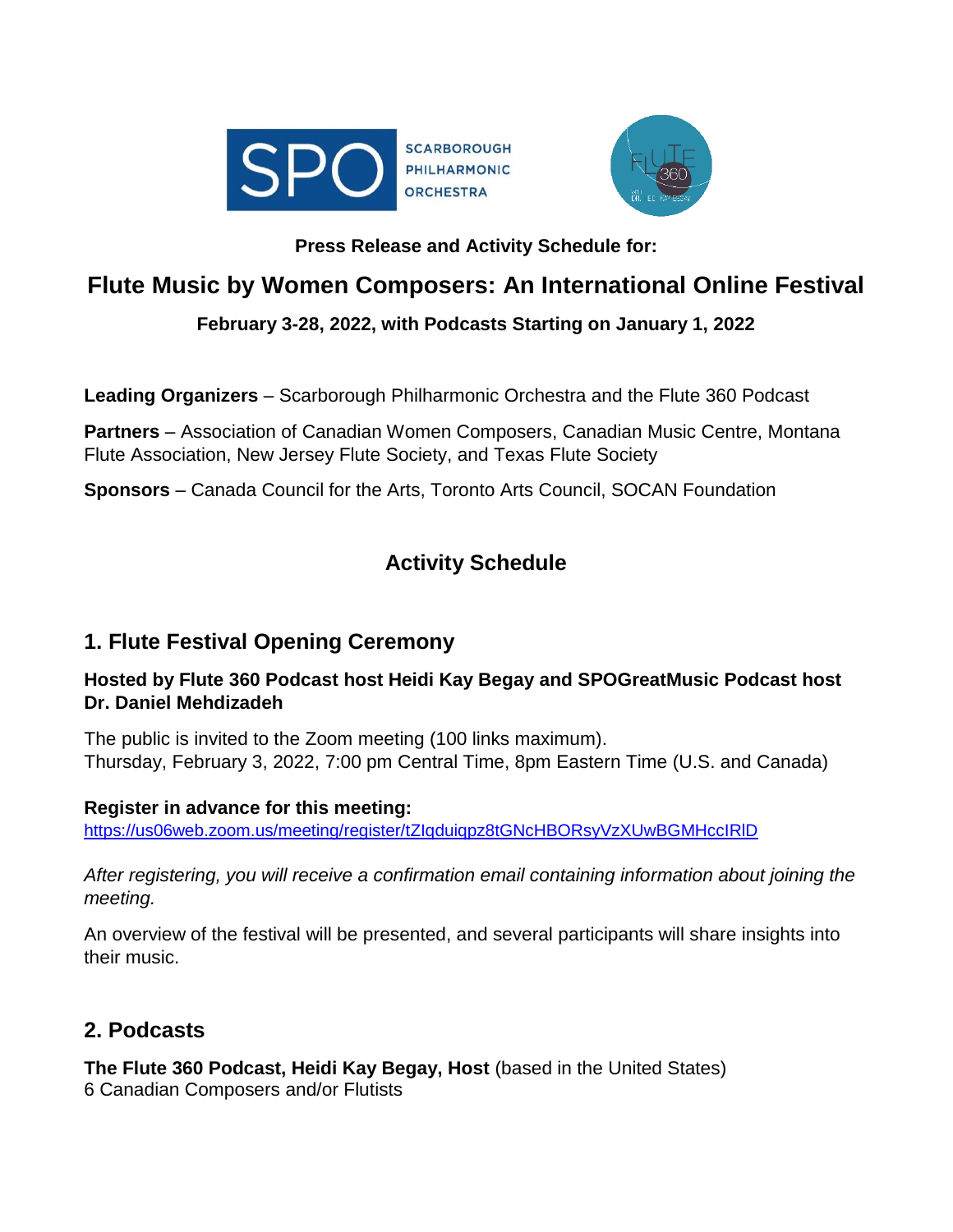Jan. 1 - [Elizabeth Raum, composer](https://heidikaybegay.com/episode-185/) = E185 (Episode 185) Jan.  $8$  - [Amanda Lowry, composer and flutist =](https://heidikaybegay.com/episode-186/)  $E186$ Jan. 15 - Nora Shulman, flutist = E187 Jan. 22 - Julia Mermelstein, composer = E188 Jan. 29 - Dr. Cleo Palacio-Quintin, composer and flutist = E189 Feb. 5 - Dr. Laurel Swinden, flutist = E190 *(Release dates, all Saturdays)*

Website:<https://heidikaybegay.com/episodes/>

The host for the Flute 360 podcast, Dr. Heidi Kay Begay, can be found on all the socials with the same handle: [@heidikaybegay.](https://www.instagram.com/heidikaybegay/?hl=en) #flute360 also works well.

#### **SPOGreatMusic Podcast, Ronald Royer, Guest Host**

Feb. 4 - Louise DiTullio, flutist (USA)

Website:<https://www.spo.ca/>

The Flute 360 Podcast and the SPOGreatMusic Podcast can be found on all the major platforms, including Apple, Spotify, Amazon, and many others.

#### **3. YouTube Videos** *(posted on the SPO YouTube Channel)*

[Scarborough Philharmonic Orchestra -](https://www.youtube.com/channel/UCurNgOQmmu56ziFHNhGNqNA) YouTube

- **- 11 Videos featuring Canadian Performers and Composers, sponsored by the SPO**
- **- 8 Videos featuring United States Performers and Composers, sponsored by the Flute 360 Podcast**

**Schedule:** Composer – Title – Instruments – Timing – Performers

#### **February 4, 2022**

a. Kelly Catlin (USA) – *Because We Couldn't Get Lizzo, a Drag Flute Music Video* (11:30) – Mia Zowa (Norman Menzales, actor, singer, flute, and piccolo)

b. Rebekah Cummings (Canada) – *Embryo*, for Flute and Electronics (recorded and processed, mandolin and vocals) (8:30) – Laurel Swinden, flute

c. Adrienne Albert (USA) – *Doppler Effect*, for Flute, Alto Flute and Piano (6:30) – Alcyone Ensemble (Amy Likar, alto flute, Rena Urso, flute, Miles Graber, piano)

d. Parisa Sabet (Canada) – *The Seville Orange Tree* (Movement II), for flute and piano (4:30) – Laurel Swinden, flute, and Talisa Blackman, piano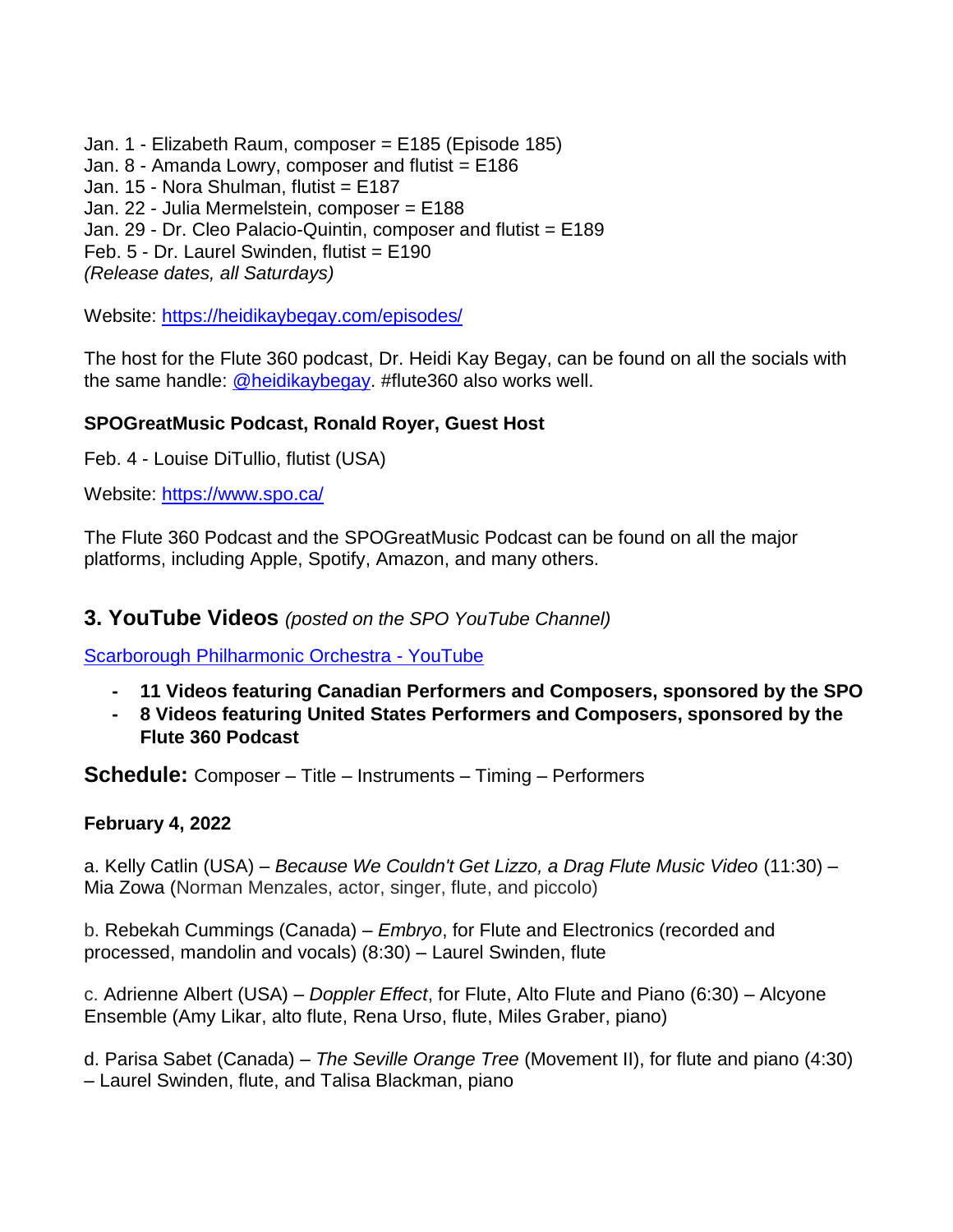### **February 11, 2022**

a. Shreya Jha (Canada) – *Forgetting* (SPO Commission and Premiere), for Flute and Piano (5:00) – Mor Shargall-Bisson, flute and Talisa Blackman, piano

b. Yuko Uebayashi (USA) – *Town Light,* for Two Flutes and Piano (5:30) – Alcyone Ensemble (Amy Likar and Rena Urso, flutes, Miles Graber, piano)

c. Emily Doolittle (Canada) – *Three Summer Pieces* (1. Chasing, Hiding; 2. Dreaming; 3. Humming Tune), for Two Flutes (7:30) – Laurel Swinden and Amanda Lowry, flutes

d. Nicole Chamberlain (USA) – *Asphyxia,* for Solo Flute (5:00) – Julie Baker, flute

e. Diane Berry (Canada) – *Calling,* for Flute and Recorded Loon Calls (5:00) – Jaye Marsh, flute (Meghan Cheng, video artwork, [https://www.pinginteractive.studio\)](https://www.youtube.com/redirect?event=video_description&redir_token=QUFFLUhqbnRtb25MS0VQQ0Mxa2x5bWFvLXJfaUhEcEs1d3xBQ3Jtc0tsTGVJWU42a3BmOE1CTmd2VmdXd2hDRm1XU0NlUnhKckxySzR2bWhrLV9sdk5UM1dUYjU4Ti1lOTVFdzZ6WDhBR3puWjNlQXlpMF9xQUpTWHJxcjJfQTBjeWo2V2hXcm9RNi10bWFrU0FlYjhrYU9sMA&q=https%3A%2F%2Fwww.pinginteractive.studio)

## **February 18, 2022**

a. Amanda Lowry (Canada) – *Fight, Flight, Freeze* (SPO Commission and Premiere), for Flute and Electronics (6:00) – Amanda Lowry, flute

b. Elaine Ross (USA) – *The Distant Light,* for Flute, Horn and Piano (5:00) – Jennifer McElroy, flute, Dr. Candace Neal, horn, Biliana Dimitrova, piano

c. Elizabeth Raum (Canada) – *Conversations*, for Flute and Piano (revised 2021 for the Flute Festival) (12:00) – Lesley Duff, flute and Talisa Blackman, piano

d. Katherine Hoover (USA) – *Spirit Flight,* for Solo Flute (7:00) – Eric Tapia, flute

e. Nova Pon (Canada) – *Wrenegade*, for Solo Flute (7:30) – Mark McGregor, flute

## **February 25, 2022**

a. Sarah Shugarman (Canada) – *Taking Breath*, for Two Flutes (SPO Commission and Premiere) (3:00) – Laurel Swinden, flutes

b. Lawren Brianna Ware (USA) – *Three Norse Goddesses,* for Flute and Piano (8:00) – Dr. Colleen White, flute, Amanda Arrington, piano

c. Laura Pettigrew (Canada) – *Pink Moon*, for Two Flutes and Piano (6:00) – Laurel Swinden and Lesley Duff, flutes and Talisa Blackman, piano

d. Meira Warshauer (USA) – *Bati l'gani (I Have Come Into My Garden)*, for Solo Flute (13:30) – Carol Rena Shansky, flute

e. Anna Hostman (Canada) – *Fern*, for Solo Alto Flute (7:30) – Laurel Swinden, flute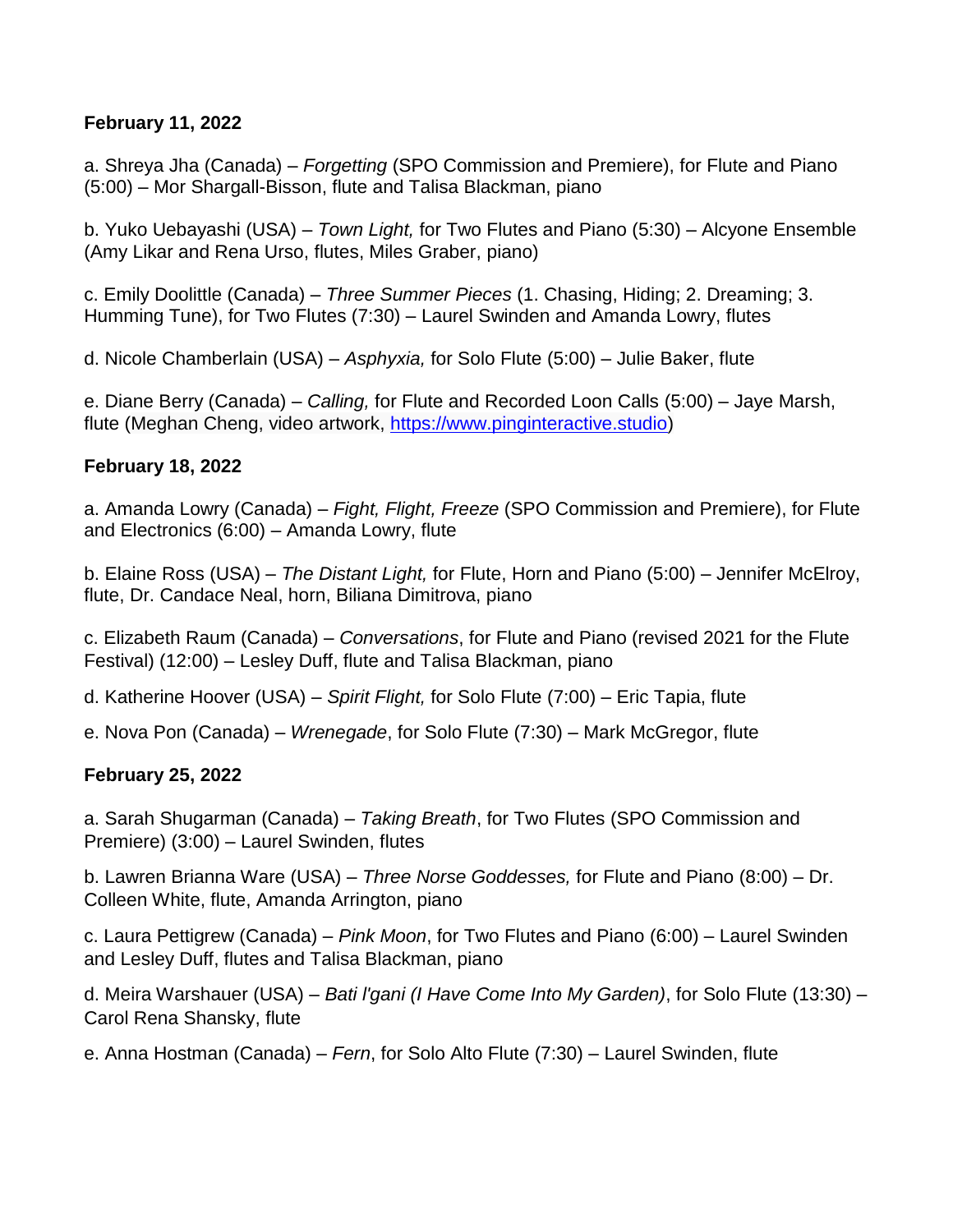## **4. Flute Futures (Workshop), February 19, 2022, 12:00-4:00PM, EST**

*FLUTE FUTURES: Composing for/with Flutists* is an online workshop on February 19, cohosted by the Association for Canadian Women Composers (ACWC/ACC), Canadian Music Centre (CMC), and Scarborough Philharmonic Orchestra (SPO). The workshop provides a space for Canadian gender-expansive and women composers to workshop pieces or ideas involving flute, with artist mentors Sophie Lanthier and Anh Phung. Sessions will be streamed publicly on February 19, and participants will receive recordings of their work. Application deadline: February 1, 2022.

<https://on.cmccanada.org/flute-workdshop/>

**APPLY:** <https://forms.gle/3ewABiXQi9ufGV7C9>

## **5. Flute Festival Online Social, February 28, 2022 (8-9:30pm, EST)**

#### **Hosted by Flute 360 Podcast Host Heidi Kay Begay and Scarborough Philharmonic Music Director, Ronald Royer**

The public is invited to the Zoom meeting (100 link maximum). February 28, 2022, 7:00 PM Central Time, 8:00 PM, Eastern Time (US and Canada)

Register in advance for this meeting: <https://us06web.zoom.us/meeting/register/tZYkdu-grDgrEtchJEOPZfBXyH7TbbIBCeB8>

### *After registering, you will receive a confirmation email containing information about joining the meeting.*

Artists from Canada and the U.S., who were involved with the Flute Festival, including performers, composers, and more, will come together online to share their perspectives on flute playing, music by women composers, and the Festival. Members of the general audience are welcome to sign up to gain access to this zoom meeting.

For more information on the festival, go to:

<https://www.spo.ca/>

<https://heidikaybegay.com/>

<https://on.cmccanada.org/flute-workshop/>